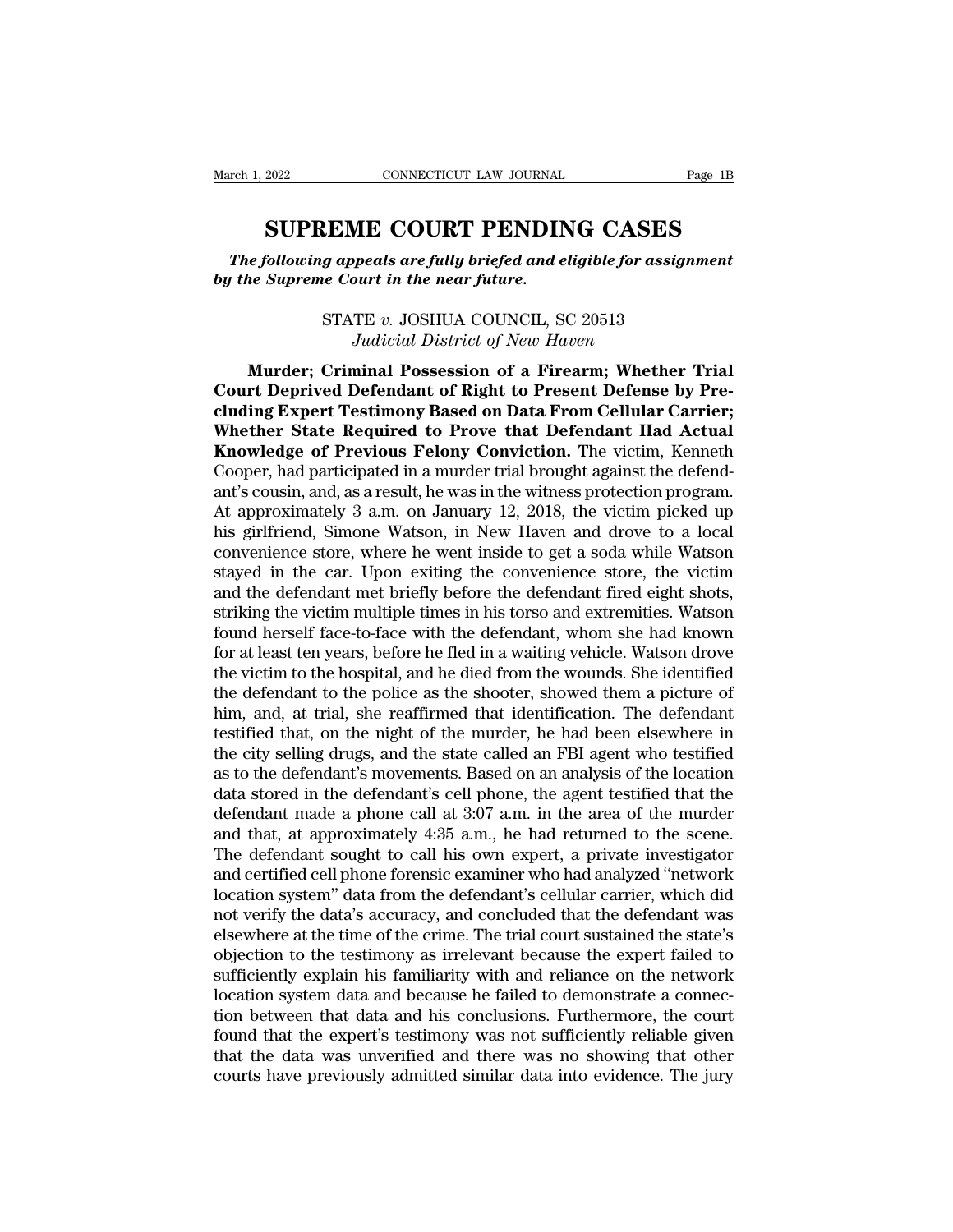Fage 2B CONNECTICUT LAW JOURNAL March 1, 2022<br>found the defendant guilty of murder and criminal possession of a<br>firearm, and he appealed directly to the Supreme Court pursuant to<br>General Statutes 8.51.100 (b) (3) claiming Fage 2B<br>
connectricut LAW JOURNAL<br>
found the defendant guilty of murder and criminal possession of a<br>
firearm, and he appealed directly to the Supreme Court pursuant to<br>
General Statutes § 51-199 (b) (3), claiming that the Page 2B<br>
CONNECTICUT LAW JOURNAL<br>
Gound the defendant guilty of murder and criminal possession of a<br>
firearm, and he appealed directly to the Supreme Court pursuant to<br>
General Statutes § 51-199 (b) (3), claiming that the Page 2B<br>
connectricut LAW JOURNAL<br>
found the defendant guilty of murder and criminal possession of a<br>
firearm, and he appealed directly to the Supreme Court pursuant to<br>
General Statutes § 51-199 (b) (3), claiming that th found the defendant guilty of murder and criminal possession of a firearm, and he appealed directly to the Supreme Court pursuant to General Statutes § 51-199 (b) (3), claiming that the trial court erro-<br>neously excluded h found the defendant guilty of murder and criminal possession of a<br>firearm, and he appealed directly to the Supreme Court pursuant to<br>General Statutes § 51-199 (b) (3), claiming that the trial court erro-<br>neously excluded found the defendant guilty of murder and criminal possession of a<br>firearm, and he appealed directly to the Supreme Court pursuant to<br>General Statutes § 51-199 (b) (3), claiming that the trial court erro-<br>neously excluded firearm, and he appealed directly to the Supreme Court pursuant to<br>General Statutes  $\S$  51-199 (b) (3), claiming that the trial court erro-<br>neously excluded his expert's testimony and improperly failed to<br>instruct the jur General Statutes § 51-199 (b) (3), claiming that the trial court erro-<br>neously excluded his expert's testimony and improperly failed to<br>instruct the jury, with respect to the possession charge, that the state<br>must prove t neously excluded his expert's testimony and improperly failed to<br>instruct the jury, with respect to the possession charge, that the state<br>must prove that the defendant actually knew that he had previously<br>been convicted of instruct the jury, with respect to the possession charge, that the state<br>must prove that the defendant actually knew that he had previously<br>been convicted of a felony. On appeal, the defendant argues that the<br>expert's tes must prove that the defendant actually knew that he had previously<br>been convicted of a felony. On appeal, the defendant argues that the<br>expert's testimony was admissible under § 7-2 of the Connecticut Code<br>of Evidence beca been convicted of a felony. On appeal, the defendant argues that the expert's testimony was admissible under § 7-2 of the Connecticut Code of Evidence because he possessed specialized knowledge and training in cell phone a expert's testimony was admissible under § 7-2 of the Connecticut Code<br>of Evidence because he possessed specialized knowledge and training<br>in cell phone analysis and the testimony would have assisted the jury,<br>and any lack of Evidence because he possessed specialized knowledge and training<br>in cell phone analysis and the testimony would have assisted the jury,<br>and any lack of knowledge went to the weight of that testimony and<br>not its admissib in cell phone analysis and the testimony would have assisted the jury,<br>and any lack of knowledge went to the weight of that testimony and<br>not its admissibility. The state argues that this claim is moot because,<br>regardless and any lack of knowledge went to the weight of that testimony and<br>not its admissibility. The state argues that this claim is moot because,<br>regardless of if the testimony was admissible under § 7-2, the defendant<br>fails to not its admissibility. The state argues that this claim is moot because, regardless of if the testimony was admissible under § 7-2, the defendant fails to challenge the court's other findings that the testimony was irrelev regardless of if the testim<br>fails to challenge the correlevant or not sufficier<br>that the expert testimor<br>the error was harmless<br>unpreserved instructions<br>that it was waived. testimony was properly precluded, and, if not,<br>narmless. The state also argues that the defence<br>tructional error claim is meritless or, in the altern<br>ved.<br>STATE v. WAYNE A. KING, SC 20588<br>*udicial District of Waterbury at Judicial error claim is meritless or, in the alternatived.*<br>*Judicial District of Waterbury at G.A. 4*<br>*Judicial District of Waterbury at G.A. 4***<br><b>***Judicial District of Waterbury at G.A. 4* 

it was waived.<br> **CRIMITE 1989 1989 1989 1989 1989 1989 11:**<br>
Triminal; Driving Under the Influence; Whether Appellate<br>
The Correctly Concluded That Elements of Florida Offenses<br>
Thick Defendent Previously Hed Been Convicte STATE v. WAYNE A. KING, SC 20588<br>
Judicial District of Waterbury at G.A. 4<br> **Criminal; Driving Under the Influence; Whether Appellate**<br> **Court Correctly Concluded That Elements of Florida Offenses**<br>
of Which Defendant Prev **STATE v. WAYNE A. KING, SC 20588**<br>*Judicial District of Waterbury at G.A. 4*<br>**Criminal; Driving Under the Influence; Whether Appellate**<br>**Court Correctly Concluded That Elements of Florida Offenses**<br>of Which Defendant Prev STATE v. WAYNE A. KING, SC 20588<br>
Judicial District of Waterbury at G.A. 4<br> **Criminal; Driving Under the Influence; Whether Appellate**<br> **Court Correctly Concluded That Elements of Florida Offenses**<br> **of Which Defendant Pre** Judicial District of Waterbury at G.A. 4<br>Criminal; Driving Under the Influence; Whether Appellate<br>Court Correctly Concluded That Elements of Florida Offenses<br>of Which Defendant Previously Had Been Convicted Were Sub-<br>stant **Criminal; Driving Under the Influence; Whether Appellate**<br>Court Correctly Concluded That Elements of Florida Offenses<br>of Which Defendant Previously Had Been Convicted Were Sub-<br>stantially the Same as Elements of General **Criminal; Driving Under the Influence; Whether Appellate**<br>Court Correctly Concluded That Elements of Florida Offenses<br>of Which Defendant Previously Had Been Convicted Were Sub-<br>stantially the Same as Elements of General **Court Correctly Concluded That Elements of Florida Offenses**<br> **of Which Defendant Previously Had Been Convicted Were Sub-**<br> **stantially the Same as Elements of General Statutes** § 14-227a<br> **(a) for Enhancement Purposes U** of Which Defendant Previously Had Been Convicted Were Substantially the Same as Elements of General Statutes  $\S 14-227a$ <br>
(a) for Enhancement Purposes Under  $\S 14-227a$  (g) (3). In 2016,<br>
the defendant was convicted of dr **stantially the Same as Elements of General Statutes § 14-227a** (a) for Enhancement Purposes Under § 14-227a (g) (3). In 2016, the defendant was convicted of driving while under the influence of intoxicating liquor or dru (a) for Enhancement Purposes Under § 14-227a (g) (3). In 2016,<br>the defendant was convicted of driving while under the influence of<br>intoxicating liquor or drugs (DUI) in violation of General Statutes<br>§§ 14-227a (a) (1) and the defendant was convicted of driving while under the influence of<br>intoxicating liquor or drugs (DUI) in violation of General Statutes<br> $\S\S 14-227a$  (a) (1) and  $14-227a$  (a) (2) and of being a third time offender<br>in viol intoxicating liquor or drugs (DUI) in violation of General Statutes  $\S$ § 14-227a (a) (1) and 14-227a (a) (2) and of being a third time offender in violation of § 14-227a (g) based upon his DUI convictions in Florida in 20 §§ 14-227a (a) (1) and 14-227a (a) (2) and of being a third time offender<br>in violation of § 14-227a (g) based upon his DUI convictions in Florida<br>in 2000 and 2006. Following his 2016 conviction, the defendant was<br>sentence in violation of § 14-227a (g) based upon his DUI convictions in Florida<br>in 2000 and 2006. Following his 2016 conviction, the defendant was<br>sentenced to three years of imprisonment, execution suspended after<br>eighteen month in 2000 and 2006. Following his 2016 conviction, the defendant was sentenced to three years of imprisonment, execution suspended after eighteen months, twelve months of which is mandatory, followed by three years of proba sentenced to three years of imprisonment, execution suspended after eighteen months, twelve months of which is mandatory, followed by three years of probation pursuant to  $\S 14-227a$  (g), which imposed enhanced penalties eighteen months, twelve months of which is mandatory, followed by<br>three years of probation pursuant to  $\S 14-227a$  (g), which imposed<br>enhanced penalties for third time offenders. On appeal, the defendant<br>challenged whethe three years of probation pursuant to  $\S$  14-227a (g), which imposed<br>enhanced penalties for third time offenders. On appeal, the defendant<br>challenged whether the trial court correctly concluded that his Florida<br>convictions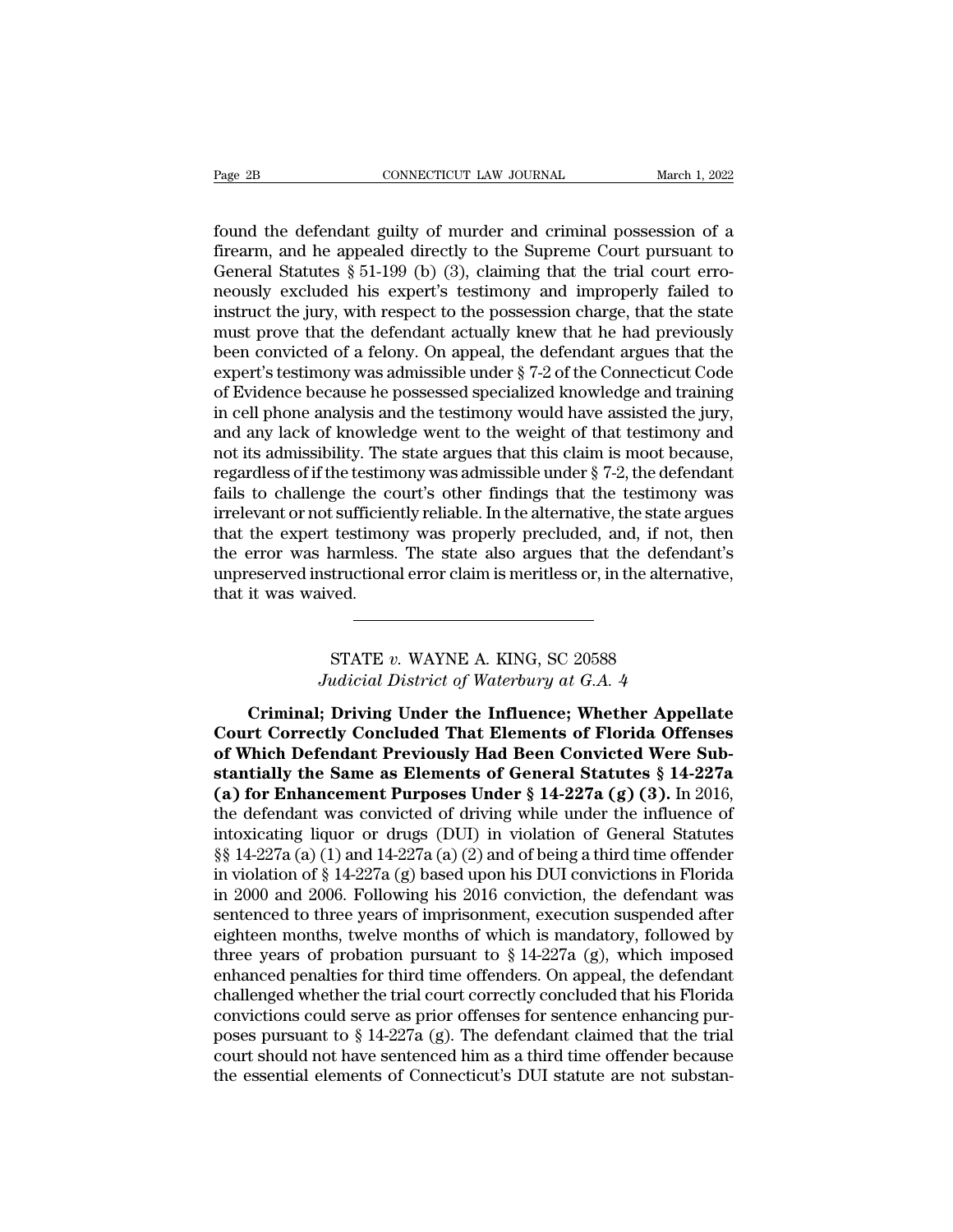March 1, 2022<br>
CONNECTICUT LAW JOURNAL<br>
tially the same as the essential elements of Florida's DUI statute. The<br>
defendant also claimed that *State v. Burns*, 236 Conn. 18 (1996), and<br>
State v. Mattioli, 210 Conn. 573 (198 March 1, 2022<br> **EXECUTE CONNECTICUT LAW JOURNAL**<br>
CONNECTICUT LAW JOURNAL<br>
The defendant also claimed that *State* v. *Burns*, 236 Conn. 18 (1996), and<br> *State* v. *Mattioli*, 210 Conn. 573 (1989), should be overruled beca *State v. Battion State v. Burns, 236 Conn.* 18 (1996), and *State v. Mattioli*, 210 Conn. 573 (1989), should be overruled because those cases contravene the plain language of § 14-227a (g), which requires that a defenda March 1, 2022 CONNECTICUT LAW JOURNAL Page 3B<br>
tially the same as the essential elements of Florida's DUI statute. The<br>
defendant also claimed that *State* v. *Burns*, 236 Conn. 18 (1996), and<br> *State* v. *Mattioli*, 210 C tially the same as the essential elements of Florida's DUI statute. The defendant also claimed that *State* v. *Burns*, 236 Conn. 18 (1996), and *State* v. *Mattioli*, 210 Conn. 573 (1989), should be overruled because tho tially the same as the essential elements of Florida's DUI statute. The defendant also claimed that *State* v. *Burns*, 236 Conn. 18 (1996), and *State* v. *Mattioli*, 210 Conn. 573 (1989), should be overruled because tho tially the same as the essential elements of Florida's DUI statute. The<br>defendant also claimed that *State* v. *Burns*, 236 Conn. 18 (1996), and<br>*State* v. *Mattioli*, 210 Conn. 573 (1989), should be overruled because<br>tho defendant also claimed that *State* v. *Burns*, 236 Conn. 18 (1996), and *State* v. *Mattioli*, 210 Conn. 573 (1989), should be overruled because those cases contravene the plain language of § 14-227a (g), which requires t State v. Mattioli, 210 Conn. 573 (1989), should be overruled because<br>those cases contravene the plain language of § 14-227a (g), which<br>requires that a defendant's prior convictions occur less that ten years<br>before the cur those cases contravene the plain language of  $\S$  14-227a (g), which<br>requires that a defendant's prior convictions occur less that ten years<br>before the current conviction for enhancement purposes. The Appel-<br>late Court aff requires that a defendant's prior convictions occur less that ten years<br>before the current conviction for enhancement purposes. The Appel-<br>late Court affirmed (204 Conn. App. 1) the judgment of the trial court<br>that enhance before the current conviction for enhancement purposes. The Appellate Court affirmed (204 Conn. App. 1) the judgment of the trial court that enhancement was appropriate because Connecticut's DUI statute was substantially s late Court affirmed (204 Conn. App. 1) the judgment of the trial court<br>that enhancement was appropriate because Connecticut's DUI statute<br>was substantially similar to Florida's DUI statute. In so concluding,<br>the Appellate that enhancement was appropriate because Connecticut's DUI statute<br>was substantially similar to Florida's DUI statute. In so concluding,<br>the Appellate Court reasoned that application of the current revision<br>of § 14-227a ra was substantially similar to Florida's DUI statute. In so concluding,<br>the Appellate Court reasoned that application of the current revision<br>of § 14-227a rather than the revision that was in existence at the time<br>of the Flo the Appellate Court reasoned that application of the current revision<br>of § 14-227a rather than the revision that was in existence at the time<br>of the Florida convictions did not violate the ex post facto clause<br>because the of § 14-227a rather than the revision that was in existence at the time<br>of the Florida convictions did not violate the ex post facto clause<br>because the application of the current revision did not enhance the<br>defendant's pu of the Florida convictions did not violate the ex post facto clause<br>because the application of the current revision did not enhance the<br>defendant's punishment for his Florida convictions and did not punish<br>him for conduct because the application of the current revision did not enhance the defendant's punishment for his Florida convictions and did not punish him for conduct that was not criminal in Connecticut at the time he committed the Fl defendant's punishment for his Florida convictions and did not punish<br>him for conduct that was not criminal in Connecticut at the time he<br>committed the Florida offenses. The Appellate Court further noted<br>that application o him for conduct that was not criminal in Connecticut at the time he committed the Florida offenses. The Appellate Court further noted that application of the current revision merely enhanced his sentence for his current il committed the Florida offenses. The Appellate Court further noted<br>that application of the current revision merely enhanced his sentence<br>for his current illegal conduct because it was considered more serious<br>in light of his that application of the current revision merely enhanced his sentence<br>for his current illegal conduct because it was considered more serious<br>in light of his earlier offenses in Florida. The Appellate Court rejected<br>the def for his current illegal conduct because it was considered more serious<br>in light of his earlier offenses in Florida. The Appellate Court rejected<br>the defendant's second claim seeking to overturn *Burns* and *Mattioli*<br>on th in light of his earlier offenses in Florida. The Appellate Court rejected<br>the defendant's second claim seeking to overturn *Burns* and *Mattioli*<br>on the basis that, as an intermediary appellate court, it is unable to<br>over the defendant's second claim seeking to overturn *Burns* and *Mattioli* on the basis that, as an intermediary appellate court, it is unable to overrule the decisions of the Supreme Court. The defendant was granted certifi on the basis that, as an intermediary appellate court, it is unable to overrule the decisions of the Supreme Court. The defendant was granted certification to appeal, and the Supreme Court will decide whether the Appellat overrule the<br>granted cert<br>whether the<br>of the Floric<br>convicted w<br>Statutes § 1<br>(g) (3). ice Florida offenses of which the defendant previously had been<br>icted were substantially the same as the elements of General<br>ites § 14-227a (a) for enhancement purposes under § 14-227a<br>3).<br>LINDA YOFFE SOLON *v.* JOSEPH SLA *d* were substantially the same as the elements of General  $\S$  14-227a (a) for enhancement purposes under  $\S$  14-227a<br>
DA YOFFE SOLON *v*. JOSEPH SLATER et al., SC 20597<br>
Judicial District of Stamford-Norwalk at Stamford<br>

3).<br> **Torths: Torths: Torts: Collateral Estoppel; Whether Plaintiff's Tort Claims**<br> **Torts; Collateral Estoppel; Whether Plaintiff's Tort Claims<br>
aterally Estopped by Probate Court's Admission of Will;<br>
ther Claims Barred** LINDA YOFFE SOLON *v.* JOSEPH SLATER et al., SC 20597<br> *Judicial District of Stamford-Norwalk at Stamford*<br> **Torts; Collateral Estoppel; Whether Plaintiff's Tort Claims**<br> **Collaterally Estopped by Probate Court's Admission** LINDA YOFFE SOLON v. JOSEPH SLATER et al., SC 20597<br>*Judicial District of Stamford-Norwalk at Stamford*<br>**Torts; Collateral Estoppel; Whether Plaintiff's Tort Claims**<br>**Collaterally Estopped by Probate Court's Admission of W** LINDA YOFFE SOLON v. JOSEPH SLATER et al., SC 20597<br>Judicial District of Stamford-Norwalk at Stamford<br>**Torts**; Collateral Estoppel; Whether Plaintiff's Tort Claims<br>Collaterally Estopped by Probate Court's Admission of Will Judicial District of Stamford-Norwalk at Stamford<br>Torts; Collateral Estoppel; Whether Plaintiff's Tort Claims<br>Collaterally Estopped by Probate Court's Admission of Will;<br>Whether Claims Barred by Res Judicata. The plaintiff Torts; Collateral Estoppel; Whether Plaintiff's Tort Claims<br>Collaterally Estopped by Probate Court's Admission of Will;<br>Whether Claims Barred by Res Judicata. The plaintiff, Linda Yoffe<br>Solon, entered into a prenuptial agr Torts; Collateral Estoppel; Whether Plaintiff's Tort Claims<br>Collaterally Estopped by Probate Court's Admission of Will;<br>Whether Claims Barred by Res Judicata. The plaintiff, Linda Yoffe<br>Solon, entered into a prenuptial agr Collaterally Estopped by Probate Court's Admission of Will;<br>Whether Claims Barred by Res Judicata. The plaintiff, Linda Yoffe<br>Solon, entered into a prenuptial agreement with Michael Solon, which<br>provided that, in the event Whether Claims Barred by Res Judicata. The plaintiff, Linda Yoffe Solon, entered into a prenuptial agreement with Michael Solon, which provided that, in the event of his death, she would be given a life estate interest in Solon, entered into a prenuptial agreement with Michael Solon, which<br>provided that, in the event of his death, she would be given a life estate<br>interest in his home in Stamford and his estate would be responsible<br>for payin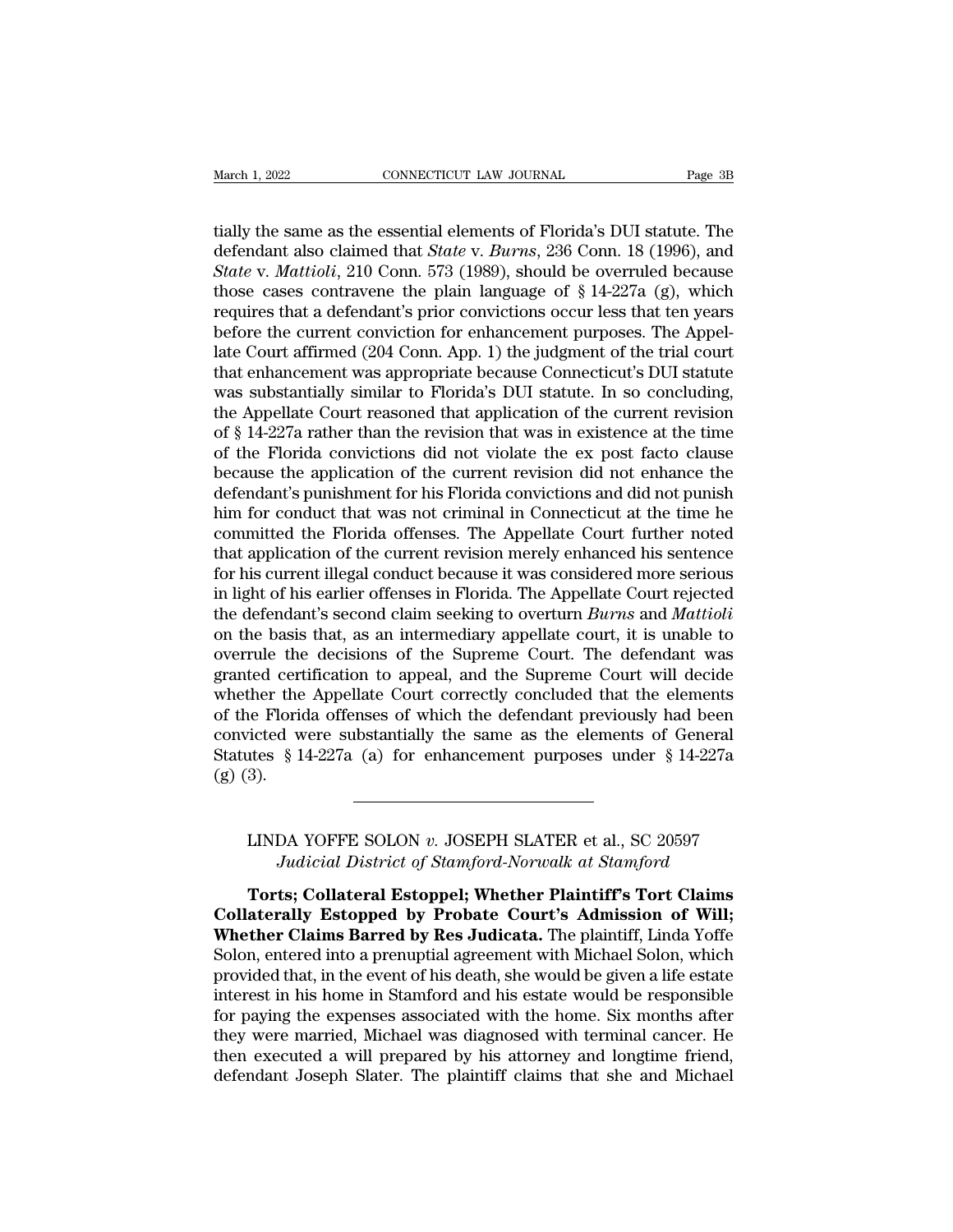Page 4B<br>
CONNECTICUT LAW JOURNAL<br>
discussed amending the prenuptial agreement to provide that certain<br>
of his assets would be transferred to her at the time of his death and<br>
that Michael memorialized the intended changes Page 4B<br>
connectricut LAW JOURNAL<br>
discussed amending the prenuptial agreement to provide that certain<br>
of his assets would be transferred to her at the time of his death and<br>
that Michael memorialized the intended changes Page 4B<br>
CONNECTICUT LAW JOURNAL<br>
March 1, 2022<br>
discussed amending the prenuptial agreement to provide that certain<br>
of his assets would be transferred to her at the time of his death and<br>
that Michael memorialized the in Page 4B<br>
connectricure LAW JOURNAL<br>
discussed amending the prenuptial agreement to provide that certain<br>
of his assets would be transferred to her at the time of his death and<br>
that Michael memorialized the intended change discussed amending the prenuptial agreement to provide that certain<br>of his assets would be transferred to her at the time of his death and<br>that Michael memorialized the intended changes in a handwritten<br>note the day after discussed amending the prenuptial agreement to provide that certain<br>of his assets would be transferred to her at the time of his death and<br>that Michael memorialized the intended changes in a handwritten<br>note the day after discussed amending the prenuptial agreement to provide that certain<br>of his assets would be transferred to her at the time of his death and<br>that Michael memorialized the intended changes in a handwritten<br>note the day after or nis assets would be transferred to ner at the time or nis death and<br>that Michael memorialized the intended changes in a handwritten<br>note the day after he signed the will. The prenuptial agreement was,<br>however, never ame that Michael memorialized the intended changes in a handwritten<br>note the day after he signed the will. The prenuptial agreement was,<br>however, never amended. Michael later executed another will prepared<br>by a different attor note the day after he signed the will. The prehuptial agreement was,<br>however, never amended. Michael later executed another will prepared<br>by a different attorney, which did not reflect any modifications to the<br>prenuptial a nowever, never amended. Michael later executed another will prepared<br>by a different attorney, which did not reflect any modifications to the<br>prenuptial agreement and instead left his residuary estate to a trust<br>benefitting by a different attorney, which did not reflect any modifications to the<br>prenuptial agreement and instead left his residuary estate to a trust<br>benefitting his two adult children from a prior marriage, including<br>defendant Jo prenuptial agreement and instead left his residuary estate to a trust<br>benefitting his two adult children from a prior marriage, including<br>defendant Joshua Solon (the 2014 will). Following Michael's death,<br>attorney Slater a behefitting his two adult children from a prior marriage, including<br>defendant Joshua Solon (the 2014 will). Following Michael's death,<br>attorney Slater applied to the Probate Court for admission of the 2014<br>will. The plaint derendant Josnua Solon (the 2014 Will). Following Michael's death,<br>attorney Slater applied to the Probate Court for admission of the 2014<br>will. The plaintiff objected, claiming that, at the time of execution,<br>Michael lacke attorney slater applied to the Probate Court for admission of the 2014<br>will. The plaintiff objected, claiming that, at the time of execution,<br>Michael lacked testamentary capacity and was under the undue influ-<br>ence of the will. The plaintiff objected, claiming that, at the time of execution,<br>Michael lacked testamentary capacity and was under the undue influ-<br>ence of the defendants. The Probate Court found that there was insuffi-<br>cient evide Michael lacked testamentary capacity and was under the undue influ-<br>ence of the defendants. The Probate Court found that there was insufficient evidence to support the plaintiff's claims and admitted the will.<br>The plainti ence of the defendants. The Probate Court found that there was insurn-<br>cient evidence to support the plaintiff's claims and admitted the will.<br>The plaintiff then filed the present action, in which she claimed that<br>the defe cient evidence to support the plaintiff s claims and admitted the will.<br>The plaintiff then filed the present action, in which she claimed that<br>the defendants tortiously interfered with contractual relations regard-<br>ing the The plaintif then filed the present action, in which she claimed that<br>the defendants tortiously interfered with contractual relations regard-<br>ing the prenuptial agreement and with her right of inheritance from<br>Michael's es the derendants tortiously interrered with contractual relations regarding the prenuptial agreement and with her right of inheritance from Michael's estate. The trial court rendered summary judgment in favor of the defendan ing the prenuptial agreement and with her right of inheritance from<br>Michael's estate. The trial court rendered summary judgment in favor of<br>the defendants on the ground that the claims were barred by collateral<br>estoppel. T Michael s estate. The trial court rendered summary judgment in ravor of<br>the defendants on the ground that the claims were barred by collateral<br>estoppel. The Appellate Court affirmed (204 Conn. App. 647), holding<br>that the t the derendants on the ground that the claims were barred by collateral<br>estoppel. The Appellate Court affirmed (204 Conn. App. 647), holding<br>that the trial court properly found that the claims were barred by<br>collateral esto estoppel. The Appellate Court ammed (204 Conn. App. 647), nolding<br>that the trial court properly found that the claims were barred by<br>collateral estoppel because they presented issues identical to those<br>actually litigated a that the trial court properly found that the claims were barred by<br>collateral estoppel because they presented issues identical to those<br>actually litigated and necessarily determined by the Probate Court.<br>The Appellate Cour conateral estoppel because they presented issues identical to those<br>actually litigated and necessarily determined by the Probate Court.<br>The Appellate Court noted that (1) following a full evidentiary hearing,<br>the Probate C actually illigated and necessarly determined by the Probate Court.<br>The Appellate Court noted that (1) following a full evidentiary hearing,<br>the Probate Court admitted the 2014 will over the plaintiff's objection<br>because it Ine Appenate Court noted that (1) following a run evidentiary nearing,<br>the Probate Court admitted the 2014 will over the plaintiff's objection<br>because it determined that there was insufficient evidence to show<br>that the dis the Probate Court admitted the 2014 will over the plaintin's objection<br>because it determined that there was insufficient evidence to show<br>that the disposition of the estate was the result of undue influence;<br>(2) the claims because it determined that there was insulficent evidence to show<br>that the disposition of the estate was the result of undue influence;<br>(2) the claims raised by the plaintiff in the trial court relied on the<br>same factual p that the disposition of the estate was the result of undue influence;<br>(2) the claims raised by the plaintiff in the trial court relied on the<br>same factual predicate offered in support of her undue influence claim<br>in the Pr ( $2$ ) the claims raised by the plaintiff in the trial court refled on the same factual predicate offered in support of her undue influence claim<br>in the Probate Court, namely, whether the defendants' alleged conduct<br>rose t same ractual predicate oriered in support of her undue influence claim<br>in the Probate Court, namely, whether the defendants' alleged conduct<br>rose to a level of impropriety sufficient to support a finding of tortious<br>conduc In the Probate Court, namely, whether the detendants alleged conduct<br>rose to a level of impropriety sufficient to support a finding of tortious<br>conduct; and (3) because the plaintiff did not appeal from the Probate<br>Court d rose to a level of impropriety sufficient to support a finding of tortious<br>conduct; and (3) because the plaintiff did not appeal from the Probate<br>Court decree, it was considered a final judgment for the purposes of<br>collate conduct; and (3) because the plaintiff did not appeal from the Probate<br>Court decree, it was considered a final judgment for the purposes of<br>collateral estoppel. The plaintiff filed a petition for certification to<br>appeal, w Court decree, it was considered a final judgment for the purposes of collateral estoppel. The plaintiff filed a petition for certification to appeal, which the Supreme Court granted as to the issue of whether the Appellate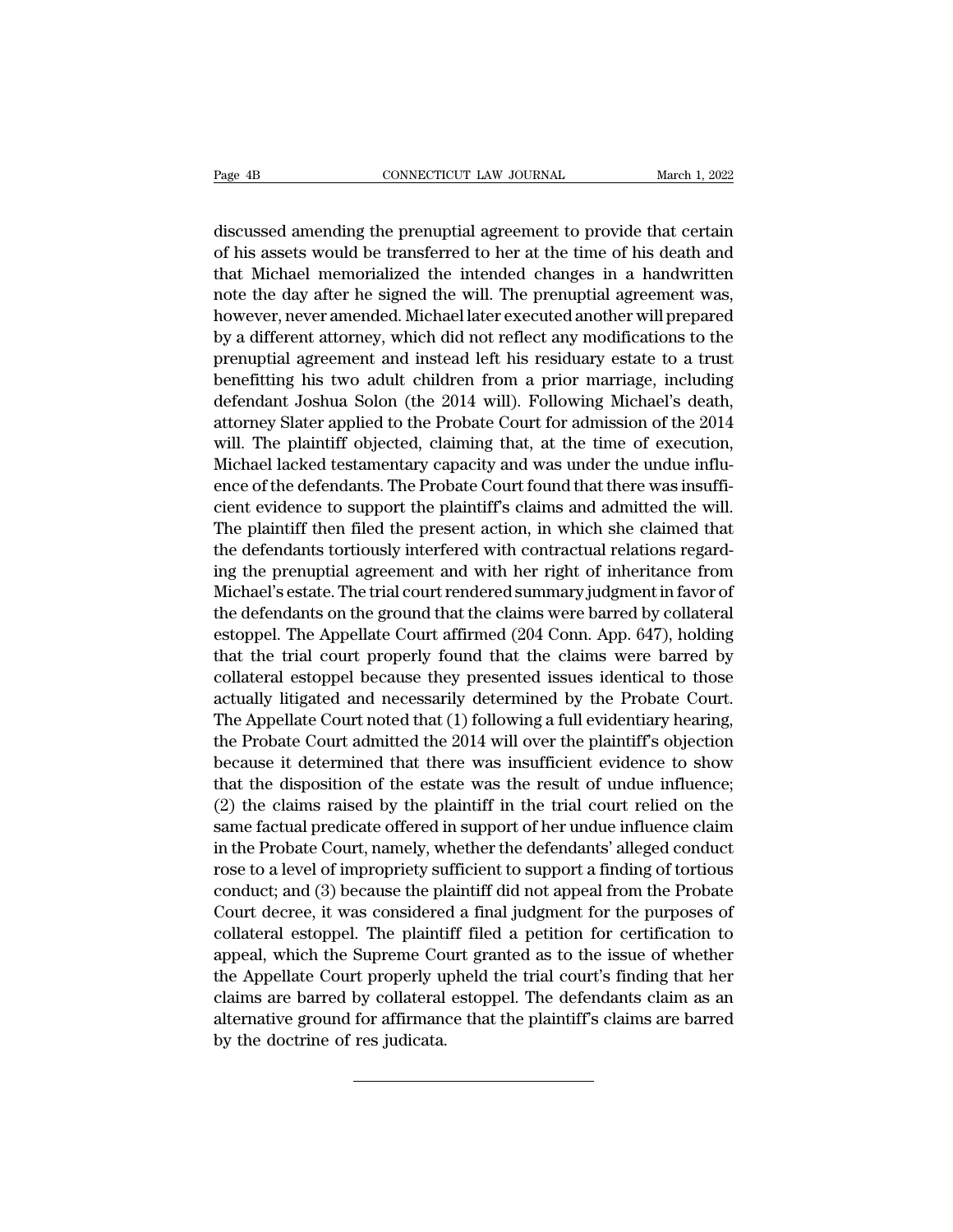# EXECUTE CONNECTICUT LAW JOURNAL Page 5<br>STATE *v.* ONAJE RODNEY SMITH, SC 20600<br>*Condensity of Stamford-Norwalk at Stamford Judicial District of Stamford-Norwall*<br> *Judicial District of Stamford-Norwalk at Stamford*<br> **Judicial District of Stamford-Norwalk at Stamford**<br> **Minal: Search and Seizure: Whether Trial Court Should**

<sup>1, 2022</sup> CONNECTICUT LAW JOURNAL Page 5B<br>
STATE v. ONAJE RODNEY SMITH, SC 20600<br> *Judicial District of Stamford-Norwalk at Stamford*<br> **Criminal; Search and Seizure; Whether Trial Court Should**<br> **e Granted Defendant's Moti Have Granted Defendant's Motion Indianally STATE** v. ONAJE RODNEY SMITH, SC 20600<br> *Hadicial District of Stamford-Norwalk at Stamford*<br> **Criminal; Search and Seizure; Whether Trial Court Should**<br> **Have Granted Defendant's Phone Contents and Seizure; Whether Trial Court Should<br>** *Pudicial District of Stamford-Norwalk at Stamford***<br>
<b>Phone Contents and Seizure; Whether Trial Court Should<br>
<b>Phone Contents and Cell Site Location Information as N ported by Probable Cause, Lacking in Particularity of Standard Criminal; Search and Seizure; Whether Trial Court Should Have Granted Defendant's Motion to Suppress Evidence of Cell Phone Contents and Cell Site Location In** Judicial District of Stamford-Norwalk at Stamford<br> **Criminal; Search and Seizure; Whether Trial Court Should**<br> **Have Granted Defendant's Motion to Suppress Evidence of Cell**<br> **Phone Contents and Cell Site Location Informat Criminal; Search and Seizure; Whether Trial Court Should Have Granted Defendant's Motion to Suppress Evidence of Cell Phone Contents and Cell Site Location Information as Not Supported by Probable Cause, Lacking in Partic** Criminal; Search and Seizure; Whether Trial Court Should<br>Have Granted Defendant's Motion to Suppress Evidence of Cell<br>Phone Contents and Cell Site Location Information as Not Sup-<br>ported by Probable Cause, Lacking in Parti Have Granted Defendant's Motion to Suppress Evidence of Cell<br>Phone Contents and Cell Site Location Information as Not Sup-<br>ported by Probable Cause, Lacking in Particularity, and Over-<br>broad. The defendant was charged unde **Phone Contents and Cell Site Location Information as Not Supported by Probable Cause, Lacking in Particularity, and Overbroad.** The defendant was charged under five criminal docket numbers of multiple crimes in connection ported by Probable Cause, Lacking in Particularity, and Over-<br>broad. The defendant was charged under five criminal docket numbers<br>of multiple crimes in connection with a car arson and several robberies<br>and shootings in Sta **broad.** The defendant was charged under five criminal docket numbers<br>of multiple crimes in connection with a car arson and several robberies<br>and shootings in Stamford and Norwalk in January 2017. The Bridge-<br>port police s of multiple crimes in connection with a car arson and several robberies<br>and shootings in Stamford and Norwalk in January 2017. The Bridge-<br>port police seized the defendant's cell phone from him incident to his<br>arrest on Ja and shootings in Stamford and Norwalk in January 2017. The Bridge-<br>port police seized the defendant's cell phone from him incident to his<br>arrest on January 25, 2017, and turned it over to the Stamford police<br>for their inve port police seized the defendant's cell phone from him incident to his<br>arrest on January 25, 2017, and turned it over to the Stamford police<br>for their investigation of a shooting for which the defendant was later<br>charged arrest on January 25, 2017, and turned it over to the Stamford police<br>for their investigation of a shooting for which the defendant was later<br>charged with attempted murder and conspiracy to commit murder.<br>On February 16, 2 for their investigation of a shooting for which the defendant was later<br>charged with attempted murder and conspiracy to commit murder.<br>On February 16, 2017, the trial court signed a search warrant for the<br>extraction of the charged with attempted murder and conspiracy to commit murder.<br>On February 16, 2017, the trial court signed a search warrant for the<br>extraction of the entire contents of the defendant's cell phone. On<br>September 19, 2018, t On February 16, 2017, the trial court signed a search warrant for the extraction of the entire contents of the defendant's cell phone. On September 19, 2018, the trial court signed a search warrant for service provider rec extraction of the entire contents of the defendant's cell phone. On<br>September 19, 2018, the trial court signed a search warrant for service<br>provider records pertaining to the defendant's cell phone for the time<br>period betw September 19, 2018, the trial court signed a search warrant for service<br>provider records pertaining to the defendant's cell phone for the time<br>period between January 7, 2017, and January 25, 2017. The evidence<br>obtained fr provider records pertaining to the defendant's cell phone for the time<br>period between January 7, 2017, and January 25, 2017. The evidence<br>obtained from the cell phone extraction and the service provider<br>records included te period between January 7, 2017, and January 25, 2017. The evidence<br>obtained from the cell phone extraction and the service provider<br>records included text messages in which the defendant discussed the<br>crimes with a codefend obtained from the cell phone extraction and the service provider<br>records included text messages in which the defendant discussed the<br>crimes with a codefendant and location information that placed the<br>defendant in the area records included text messages in which the defendant discussed the<br>crimes with a codefendant and location information that placed the<br>defendant in the area of the crimes. The defendant filed a Motion to<br>Suppress Cell Phon crimes with a codefendant and location information that placed the<br>defendant in the area of the crimes. The defendant filed a Motion to<br>Suppress Cell Phone Extraction and Cell Site Location Information<br>(CSLI) on December 1 defendant in the area of the crimes. The defendant filed a Motion to<br>Suppress Cell Phone Extraction and Cell Site Location Information<br>(CSLI) on December 19, 2018, and argued that the search warrants<br>issued to obtain the e Suppress Cell Phone Extraction and Cell Site Location Information (CSLI) on December 19, 2018, and argued that the search warrants issued to obtain the extraction data and the CSLI were not supported by probable cause and (CSLI) on December 19, 2018, and argued that the search warrants<br>issued to obtain the extraction data and the CSLI were not supported<br>by probable cause and were not sufficiently particular for purposes<br>of his fourth amendm issued to obtain the extraction data and the CSLI were not supported<br>by probable cause and were not sufficiently particular for purposes<br>of his fourth amendment rights. After a hearing, the trial court denied<br>the motion. I by probable cause and were not sufficiently particular for purposes<br>of his fourth amendment rights. After a hearing, the trial court denied<br>the motion. It found that the February 16, 2017 warrant "was as specific<br>as it cou of his fourth amendment rights. After a hearing, the trial court denied<br>the motion. It found that the February 16, 2017 warrant "was as specific<br>as it could be" and that the September 19, 2018 warrant was "specific<br>as to t the motion. It found that the February 16, 2017 warrant "was as specific<br>as it could be" and that the September 19, 2018 warrant was "specific<br>as to the phone, phone number, dates, as I mentioned and the contents<br>to be sea as it could be" and that the September 19, 2018 warrant was "specific<br>as to the phone, phone number, dates, as I mentioned and the contents<br>to be searched." The trial court also concluded that both warrants<br>were supported as to the phone, phone number, dates, as I mentioned and the contents<br>to be searched." The trial court also concluded that both warrants<br>were supported by probable cause in light of the underlying affidavits,<br>which describ to be searched." The trial court also concluded that both warrants<br>were supported by probable cause in light of the underlying affidavits,<br>which described the incidents that gave rise to the defendant's charges<br>and the def were supported by probable cause in light of the underlying affidavits,<br>which described the incidents that gave rise to the defendant's charges<br>and the defendant's involvement therewith. The defendant was tried<br>before a ju which described the incidents that gave rise to the defendant's charges<br>and the defendant's involvement therewith. The defendant was tried<br>before a jury, which found him guilty as charged, and he was sentenced<br>to thirty-fi and the defendant's involvement therewith. The defendant was tried<br>before a jury, which found him guilty as charged, and he was sentenced<br>to thirty-five years of incarceration and ten years of special parole.<br>He filed an a before a jury, which found him guilty as charged, and he was sentenced<br>to thirty-five years of incarceration and ten years of special parole.<br>He filed an appeal from his conviction to the Appellate Court, and the<br>Supreme C to thirty-five years of incarceration and ten years of special parole.<br>He filed an appeal from his conviction to the Appellate Court, and the<br>Supreme Court transferred the appeal to its docket thereafter. The<br>defendant mak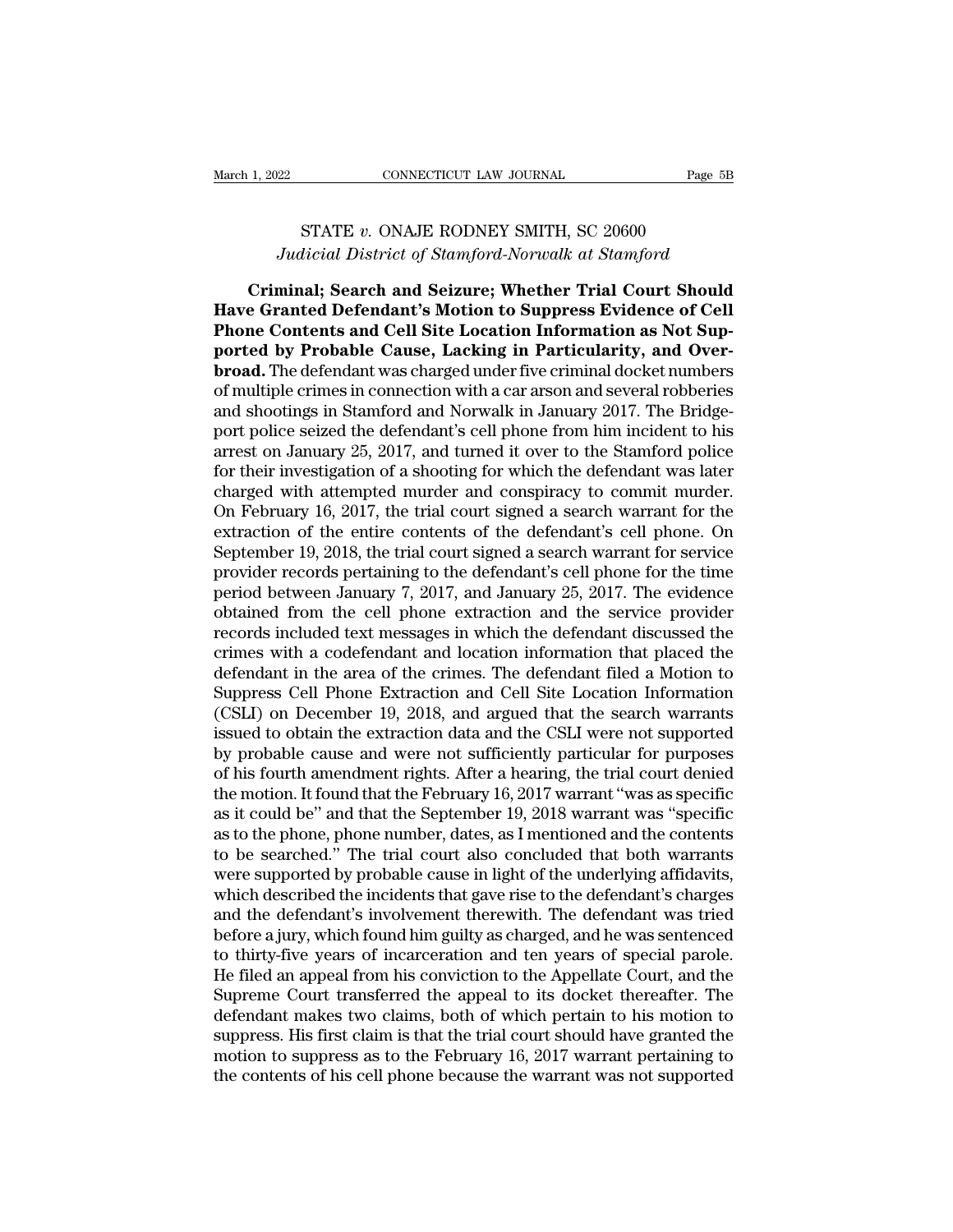Page 6B<br> **EXECUTE CONNECTICUT LAW JOURNAL**<br>
by probable cause, did not particularly describe the places to be<br>
searched and the things to be seized, and was overbroad. He makes<br>
the same arguments in his second claim in th Page 6B<br>
Searched and the things to be seized, and was overbroad. He makes<br>
the same arguments in his second claim in the context of the September<br>
10–2018 were proportioning to the CSUL Page 6B CONNECTICUT LAW JOURNAL March 1, 2022<br>by probable cause, did not particularly describe the places to be<br>searched and the things to be seized, and was overbroad. He makes<br>the same arguments in his second claim in th Page 6B<br>
connecticularly despendence to the CONNECTICUT LAW JOURNA<br>
2018 by probable cause, did not particularly despendence the Same arguments in his second claim in the c<br>
19, 2018 warrant pertaining to the CSLI. by probable cause, did not particularly describe the places to be<br>searched and the things to be seized, and was overbroad. He makes<br>the same arguments in his second claim in the context of the September<br>19, 2018 warrant pe ame arguments in his second claim in the context of the September<br> *Complex Litigation Docket, Judicial District of Waterbury*<br> **Complex Litigation Docket, Judicial District of Waterbury<br>
Insurance; Declaratory Judgment; W** 

**IFORD FIRE INSURANCE COMPANY v. MODA LLC, et al., SC 20678**<br> **Insurance; Declaratory Judgment; Whether Trial Court<br>
Exclusions Bar Coverage for Losses;<br>
Then Trial Court Enned in Finding That Incured's Losses;** HARTFORD FIRE INSURANCE COMPANY v. MODA LLC, et al., SC 20678<br> *Complex Litigation Docket, Judicial District of Waterbury*<br> **Insurance; Declaratory Judgment; Whether Trial Court**<br> **Erred in Holding Virus Exclusions Bar Cov** HARTFORD FIRE INSURANCE COMPANY v. MODA LLC, et al., SC 20678<br>
Complex Litigation Docket, Judicial District of Waterbury<br> **Insurance**; Declaratory Judgment; Whether Trial Court<br> **Erred in Holding Virus Exclusions Bar Cover Resulting From Covid And The Covid And The Covid And The Covid And The Covid Covid Covid Service Covid Service Service Service Service Service Service Service Service Service Service Service Service Service Service Servic** Complex Litigation Docket, Judicial District of Waterbury<br> **Physical Contract Physical Contract Physical Contract Physical Contract Physical Court Erred in Finding That Insured's Losses;<br>
<b>Physical Loss or Direct Physical The Universety State Policy, State and Bestiter of Material Court**<br> **Erred in Holding Virus Exclusions Bar Coverage for Losses;**<br> **Whether Trial Court Erred in Finding That Insured's Losses**<br> **Resulting from COVID-19 Pand** Insurance; Declaratory Judgment; Whether Trial Court<br>Erred in Holding Virus Exclusions Bar Coverage for Losses;<br>Whether Trial Court Erred in Finding That Insured's Losses<br>Resulting from COVID-19 Pandemic Did Not Constitute Erred in Holding Virus Exclusions Bar Coverage for Losses;<br>Whether Trial Court Erred in Finding That Insured's Losses<br>Resulting from COVID-19 Pandemic Did Not Constitute "Direct<br>Physical Loss or Direct Physical Damage" to Whether Trial Court Erred in Finding That Insured's Losses<br>Resulting from COVID-19 Pandemic Did Not Constitute "Direct<br>Physical Loss or Direct Physical Damage" to Property Under<br>"All Risk Policy"; Whether Trial Court Erred Resulting from COVID-19 Pandemic Did Not Constitute "Direct<br>Physical Loss or Direct Physical Damage" to Property Under<br>"All Risk Policy"; Whether Trial Court Erred in Applying New<br>York Law to Marine Policy. The plaintiff i **Physical Loss or Direct Physical Damage" to Property Under "All Risk Policy"; Whether Trial Court Erred in Applying New York Law to Marine Policy. The plaintiff insurance company brought this action seeking a declaratory** "All Risk Policy"; Whether Trial Court Erred in Applying New<br>York Law to Marine Policy. The plaintiff insurance company brought<br>this action seeking a declaratory judgment that it has no obligation<br>under two policies it iss **York Law to Marine Policy.** The plaintiff insurance company brought<br>this action seeking a declaratory judgment that it has no obligation<br>under two policies it issued to the defendants, related companies that<br>design and se this action seeking a declaratory judgment that it has no obligation<br>under two policies it issued to the defendants, related companies that<br>design and sell footwear, to cover claimed losses they sustained due<br>to government under two policies it issued to the defendants, related companies that<br>design and sell footwear, to cover claimed losses they sustained due<br>to government orders issued to limit or close businesses to prevent<br>the spread of design and sell footwear, to cover claimed losses they sustained due<br>to government orders issued to limit or close businesses to prevent<br>the spread of COVID-19. One of the policies covered the defendants'<br>physical location to government orders issued to limit or close businesses to prevent<br>the spread of COVID-19. One of the policies covered the defendants'<br>physical locations (the package policy), and the other covered its<br>inventory while in the spread of COVID-19. One of the policies covered the defendants'<br>physical locations (the package policy), and the other covered its<br>inventory while in transit and storage (the marine policy). The defend-<br>ants filed coun physical locations (the package policy), and the other covered its<br>inventory while in transit and storage (the marine policy). The defend-<br>ants filed counterclaims alleging breach of contract, breach of the<br>implied covenan inventory while in transit and storage (the marine policy). The defendants filed counterclaims alleging breach of contract, breach of the implied covenant of good faith and fair dealing and violations of the Connecticut Un ants filed counterclaims alleging breach of contract, breach of the<br>implied covenant of good faith and fair dealing and violations of the<br>Connecticut Unfair Trade Practices Act, General Statutes § 42-110a et<br>seq. (CUTPA), implied covenant of good faith and fair dealing and violations of the Connecticut Unfair Trade Practices Act, General Statutes § 42-110a et seq. (CUTPA), based on violations of the Connecticut Unfair Insurance Practices Ac Connecticut Unfair Trade Practices Act, General Statutes § 42-110a et<br>seq. (CUTPA), based on violations of the Connecticut Unfair Insurance<br>Practices Act, General Statutes § 38a-815 et seq. (CUIPA). The plaintiff<br>filed a m seq. (CUTPA), based on violations of the Connecticut Unfair Insurance<br>Practices Act, General Statutes § 38a-815 et seq. (CUIPA). The plaintiff<br>filed a motion for summary judgment, both on its claim for declaratory<br>relief a Practices Act, General Statutes § 38a-815 et seq. (CUIPA). The plaintiff<br>filed a motion for summary judgment, both on its claim for declaratory<br>relief and the defendants' counterclaims. The trial court rendered sum-<br>mary j filed a motion for summary judgment, both on its claim for declaratory<br>relief and the defendants' counterclaims. The trial court rendered sum-<br>mary judgment in favor of the plaintiff on all of the defendants' counter-<br>clai relief and the defendants' counterclaims. The trial court rendered summary judgment in favor of the plaintiff on all of the defendants' counter-<br>claims. In so doing, the trial court concluded that coverage under the<br>packag mary judgment in favor of the plaintiff on all of the defendants' counter-<br>claims. In so doing, the trial court concluded that coverage under the<br>package policy was barred by two virus exclusions found in that policy.<br>The claims. In so doing, the trial court concluded that coverage under the<br>package policy was barred by two virus exclusions found in that policy.<br>The first exclusion, which applied to New York related losses, provides<br>in pert package policy was barred by two virus exclusions found in that policy.<br>The first exclusion, which applied to New York related losses, provides<br>in pertinent part: "We will not pay for loss or damage caused by or<br>resulting The first exclusion, which applied to New York related losses, provides<br>in pertinent part: "We will not pay for loss or damage caused by or<br>resulting from any virus, bacterium or other microorganism . . . ."<br>The second exc in pertinent part: "We will not pay for loss or damage caused by or<br>resulting from any virus, bacterium or other microorganism . . . ."<br>The second exclusion, which applies to non-New York related losses,<br>provides in pertin resulting from any virus, bacterium or other microorganism . . . . ."<br>The second exclusion, which applies to non-New York related losses,<br>provides in pertinent part: "We will not pay for loss or damage caused<br>directly or i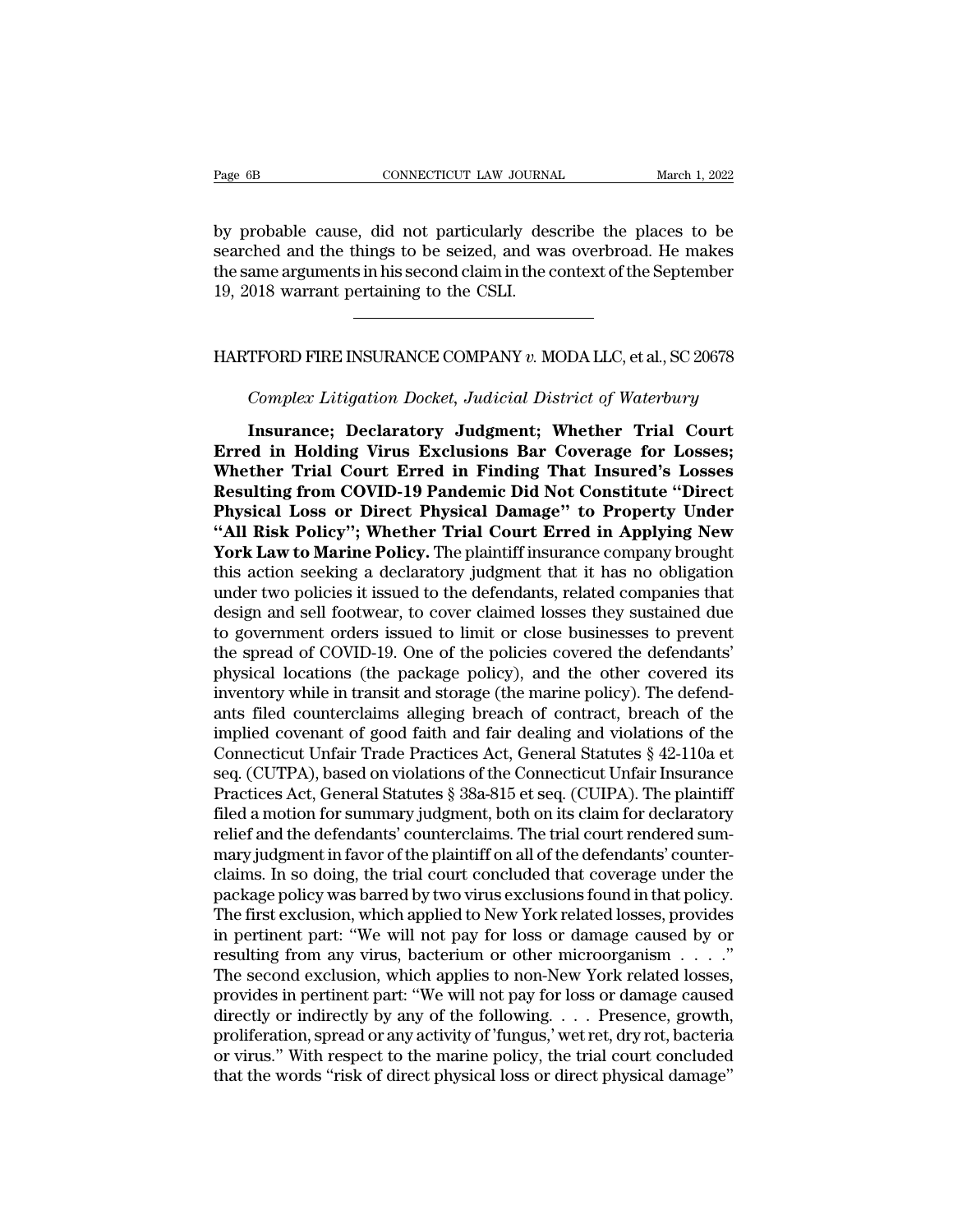March 1, 2022<br>
CONNECTICUT LAW JOURNAL<br>
Page 7B<br>
contained in the policy language limited the plaintiff's coverage obliga-<br>
tions to physical damage to the property itself, such that the defend-<br>
ants' claim that they were March 1, 2022<br>
CONNECTICUT LAW JOURNAL<br>
Contained in the policy language limited the plaintiff's coverage obliga-<br>
tions to physical damage to the property itself, such that the defend-<br>
ants' claim that they were entitled March 1, 2022<br>
connective to connect the solution of the plaintiff's coverage obligations<br>
contained in the policy language limited the plaintiff's coverage obligations<br>
to physical damage to the property itself, such that March 1, 2022 CONNECTICUT LAW JOURNAL Page 7B<br>
contained in the policy language limited the plaintiff's coverage obliga-<br>
tions to physical damage to the property itself, such that the defend-<br>
ants' claim that they were e contained in the policy language limited the plaintiff's coverage obligations to physical damage to the property itself, such that the defendants' claim that they were entitled to coverage based on loss of access to their contained in the policy language limited the plaintiff's coverage obligations to physical damage to the property itself, such that the defendants' claim that they were entitled to coverage based on loss of access<br>to their contained in the policy language limited the plaintiff's coverage obligations to physical damage to the property itself, such that the defendants' claim that they were entitled to coverage based on loss of access to their tions to physical damage to the property itself, such that the defendants' claim that they were entitled to coverage based on loss of access<br>to their property and the fact that their inventory became outdated<br>or diminished ants' claim that they were entitled to coverage based on loss of access<br>to their property and the fact that their inventory became outdated<br>or diminished in value was insufficient to trigger coverage. The trial<br>court also to their property and the fact that their inventory became outdated<br>or diminished in value was insufficient to trigger coverage. The trial<br>court also rendered judgment in favor of the plaintiff on its complaint<br>based upon or diminished in value was insufficient to trigger coverage. The trial<br>court also rendered judgment in favor of the plaintiff on its complaint<br>based upon its conclusion that neither policy covered the defendants'<br>losses. T court also rendered judgment in favor of the plaintiff on its complaint<br>based upon its conclusion that neither policy covered the defendants'<br>losses. The defendants filed this appeal in the Appellate Court, and<br>the Supreme based upon its conclusion that neither policy covered the defendants'<br>losses. The defendants filed this appeal in the Appellate Court, and<br>the Supreme Court thereafter transferred the appeal to itself. On<br>appeal, the defen losses. The defendants filed this appeal in the Appellate Court, and<br>the Supreme Court thereafter transferred the appeal to itself. On<br>appeal, the defendants claim, inter alia, that the trial court erred (1)<br>in concluding the Supreme Court thereafter transferred the appeal to itself. On<br>appeal, the defendants claim, inter alia, that the trial court erred (1)<br>in concluding that the virus exclusions barred coverage for the defend-<br>ants' losse appeal, the defendants claim, inter alia, that the trial court erred (1) in concluding that the virus exclusions barred coverage for the defendants' losses, (2) in applying New York law rather than federal maritime law to in concluding that the virus exclusions barred coverage for the defendants' losses, (2) in applying New York law rather than federal maritime law to the marine policy, (3) in concluding that the defendants were not entitle ants' losses, (2) in applying New York law rather than federal maritime<br>law to the marine policy, (3) in concluding that the defendants were<br>not entitled to coverage under the marine policy because "risk of<br>direct physical law to the marine policy, (3) in concluding that the d<br>not entitled to coverage under the marine policy be<br>direct physical loss or direct physical damage" to pi<br>include loss of intended use of property and property be<br>chan clude loss of intended use of property and property becoming unmer-<br>nantable, and (4) in holding that coverage was not available under<br>e marine policy's "Ocean Cargo Form" without first establishing<br>rect physical loss or d (4) In holding that coverage was not available undicy's "Ocean Cargo Form" without first establish<br>loss or damage to their property.<br>The District of Tolland at G.A. 19<br>Judicial District of Tolland at G.A. 19<br>**Sixth Amendme** 

<sup>1</sup> to their property.<br> **Habeas:** Sixth Amendment Right to Autonomy; Ineffective<br> **Habeas:** Sixth Amendment Right to Autonomy; Ineffective<br>
stance of Counsel; Whether Petitioner's Right to Autonomy<br>
Violated by Defense Cou DAVID GRANT v. COMMISSIONER OF CORRECTION, SC 20679<br>
Judicial District of Tolland at G.A. 19<br> **Habeas; Sixth Amendment Right to Autonomy; Ineffective**<br> **Assistance of Counsel; Whether Petitioner's Right to Autonomy**<br> **Was** DAVID GRANT v. COMMISSIONER OF CORRECTION, SC 20679<br>*Judicial District of Tolland at G.A. 19*<br>**Habeas: Sixth Amendment Right to Autonomy: Ineffective**<br>**Assistance of Counsel: Whether Petitioner's Right to Autonomy**<br>**Was Vi** DAVID GRANT *v.* COMMISSIONER OF CORRECTION, SC 20679<br>*Judicial District of Tolland at G.A. 19*<br>**Habeas; Sixth Amendment Right to Autonomy; Ineffective**<br>**Assistance of Counsel; Whether Petitioner's Right to Autonomy**<br>**Was** Judicial District of Tolland at G.A. 19<br>Judicial District of Tolland at G.A. 19<br>**Instrument Right to Autonomy; Ineffective**<br>**Assistance of Counsel; Whether Petitioner's Right to Autonomy**<br>Was Violated by Defense Counsel's **Example 19 Follows at 2011 12**<br> **Massistance of Counsel; Whether Petitioner's Right to Autonomy**<br> **Was Violated by Defense Counsel's Concession of Guilt as to<br>
Lesser Included Offense; Whether Defense Counsel Rendered<br>
In** Habeas; Sixth Amendment Right to Autonomy; Ineffective<br>Assistance of Counsel; Whether Petitioner's Right to Autonomy<br>Was Violated by Defense Counsel's Concession of Guilt as to<br>Lesser Included Offense; Whether Defense Coun Assistance of Counsel; Whether Petitioner's Right to Autonomy<br>Was Violated by Defense Counsel's Concession of Guilt as to<br>Lesser Included Offense; Whether Defense Counsel Rendered<br>Ineffective Assistance by Conceding Guilt Was Violated by Defense Counsel's Concession of Guilt as to<br>Lesser Included Offense; Whether Defense Counsel Rendered<br>Ineffective Assistance by Conceding Guilt as to Lesser Included<br>Offense. After a fatal shooting at a res Lesser Included Offense; Whether Defense Counsel Rendered<br>Ineffective Assistance by Conceding Guilt as to Lesser Included<br>Offense. After a fatal shooting at a restaurant, the petitioner was<br>charged with murder, among other **Ineffective Assistance by Conceding Guilt as to Lesser Included Offense**. After a fatal shooting at a restaurant, the petitioner was charged with murder, among other offenses. During pretrial negotiations, the petitioner **Offense**. After a fatal shooting at a restaurant, the petitioner was charged with murder, among other offenses. During pretrial negotiations, the petitioner rejected an offer by the state to plead guilty to first-degree m charged with murder, among other offenses. During pretrial negotiations, the petitioner rejected an offer by the state to plead guilty to first-degree manslaughter and instead asserted a claim of self-defense and proceeded tions, the petitioner rejected an offer by the state to plead guilty to<br>first-degree manslaughter and instead asserted a claim of self-defense<br>and proceeded to trial. During closing arguments, the petitioner's trial<br>counse first-degree manslaughter and instead asserted a claim of self-defense<br>and proceeded to trial. During closing arguments, the petitioner's trial<br>counsel asserted that the petitioner had acted recklessly in discharging<br>his f and proceeded to trial. During closing arguments, the petitioner's trial counsel asserted that the petitioner had acted recklessly in discharging his firearm but had been drunk and scared and never intended to kill anyone. counsel asserted that the petitioner had acted recklessly in discharging<br>his firearm but had been drunk and scared and never intended to kill<br>anyone. Counsel further argued that the evidence "goes towards either<br>[the petit his firearm but had been drunk and scared and never intended to kill<br>anyone. Counsel further argued that the evidence "goes towards either<br>[the petitioner]  $\ldots$  defending himself or to manslaughter charges<br> $\ldots$  not murd anyone. Counsel further argued that the evidence "goes towards either [the petitioner]  $\ldots$  defending himself or to manslaughter charges  $\ldots$  not murder charges." The jury was instructed on both intentional and reckless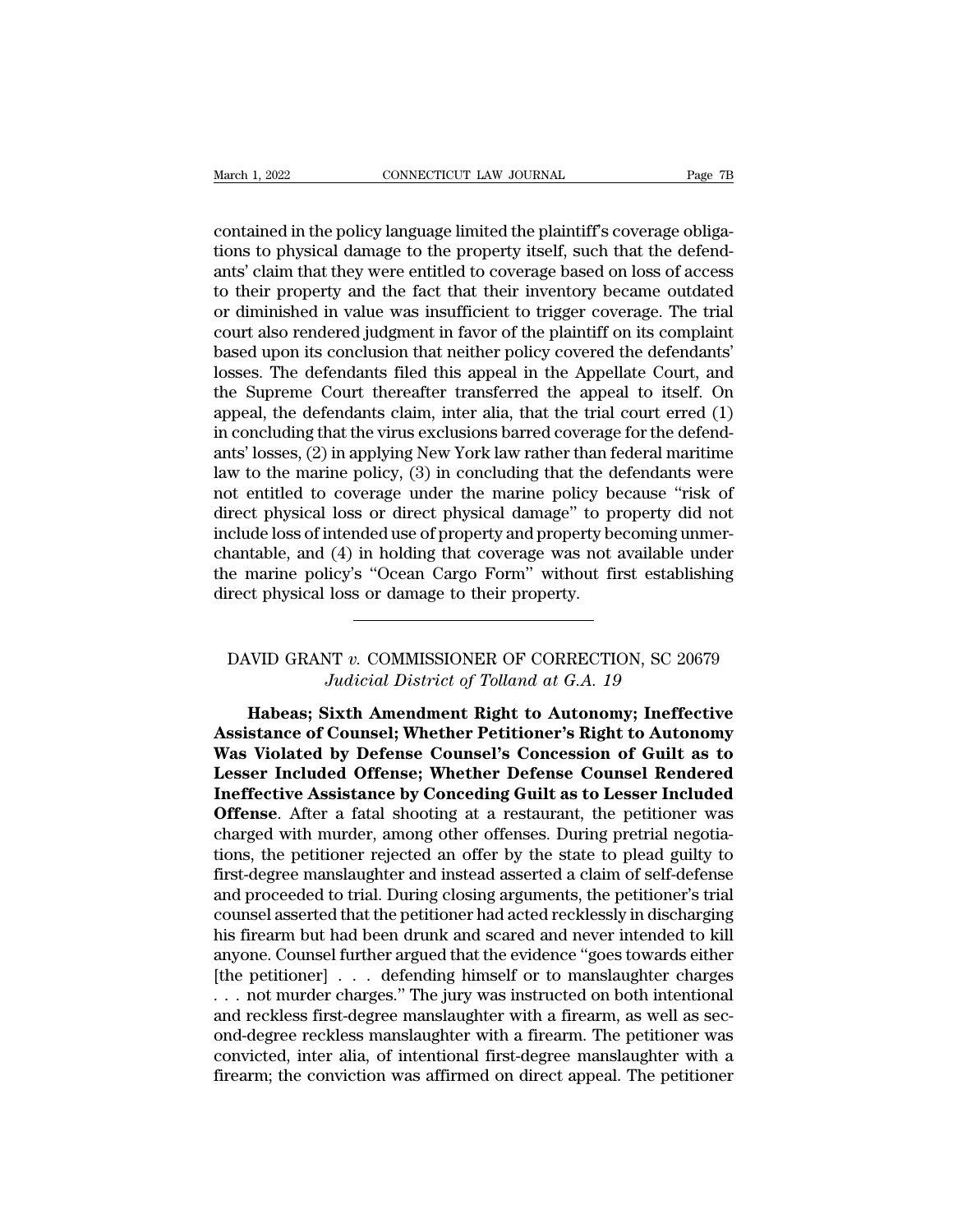Page 8B<br>
CONNECTICUT LAW JOURNAL March 1, 2022<br>
then commenced the present habeas corpus action. The petitioner<br>
alleged that his criminal trial counsel violated his constitutional right<br>
to personal autonomy by concoding Page 8B<br>
connective that Journal March 1, 2022<br>
then commenced the present habeas corpus action. The petitioner<br>
alleged that his criminal trial counsel violated his constitutional right<br>
to personal autonomy by conceding, Fage 8B<br>
connective Law Journal March 1, 2022<br>
then commenced the present habeas corpus action. The petitioner<br>
alleged that his criminal trial counsel violated his constitutional right<br>
to personal autonomy by conceding, Page 8B<br> **EXECUTE CONNECTICUT LAW JOURNAL** March 1, 2022<br>
then commenced the present habeas corpus action. The petitioner<br>
alleged that his criminal trial counsel violated his constitutional right<br>
to personal autonomy by then commenced the present habeas corpus action. The petitioner alleged that his criminal trial counsel violated his constitutional right to personal autonomy by conceding, without his consent, that he had acted recklessl then commenced the present habeas corpus action. The petitioner alleged that his criminal trial counsel violated his constitutional right to personal autonomy by conceding, without his consent, that he had acted recklessly then commenced the present habeas corpus action. The petitioner alleged that his criminal trial counsel violated his constitutional right to personal autonomy by conceding, without his consent, that he had acted recklessl alleged that his criminal trial counsel violated his constitutional right<br>to personal autonomy by conceding, without his consent, that he had<br>acted recklessly and was guilty of manslaughter. The petitioner claimed<br>that su to personal autonomy by conceding, without his consent, that he had<br>acted recklessly and was guilty of manslaughter. The petitioner claimed<br>that such concession constituted structural error requiring automatic<br>reversal of acted recklessly and was guilty of manslaughter. The petitioner claimed<br>that such concession constituted structural error requiring automatic<br>reversal of his conviction pursuant to  $McCoy$  v. Louisiana, 138 S. Ct.<br>1500 (201 that such concession constituted structural error requiring automatic<br>reversal of his conviction pursuant to  $McCoy$  v. Louisiana, 138 S. Ct.<br>1500 (2018), which held that it is unconstitutional to allow defense<br>counsel to c reversal of his conviction pursuant to  $McCoy$  v. Louisiana, 138 S. Ct.<br>1500 (2018), which held that it is unconstitutional to allow defense<br>counsel to concede guilt over the defendant's intransigent and unam-<br>biguous objec 1500 (2018), which held that it is unconstitutional to allow defense<br>counsel to concede guilt over the defendant's intransigent and unam-<br>biguous objection. The petitioner also asserted a claim of ineffective<br>assistance o counsel to concede guilt over the defendant's intransigent and unam-<br>biguous objection. The petitioner also asserted a claim of ineffective<br>assistance of counsel based on the same underlying conduct. The<br>habeas court held biguous objection. The petitioner also asserted a claim of ineffective<br>assistance of counsel based on the same underlying conduct. The<br>habeas court held that  $McCoy$  did not apply to the present case because<br>(1) the petitio assistance of counsel based on the same underlying conduct. The<br>habeas court held that  $McCoy$  did not apply to the present case because<br>(1) the petitioner had not vociferously objected to his counsel's pro-<br>posed concessio habeas court held that  $McCoy$  did not apply to the present case because (1) the petitioner had not vociferously objected to his counsel's proposed concession and (2), to the extent defense counsel made any concession of gu (1) the petitioner had not vociferously objected to his counsel's pro-<br>posed concession and (2), to the extent defense counsel made any<br>concession of guilt, it was to the lesser included offense of manslaugh-<br>ter and not t posed concession and (2), to the extent defense counsel made any<br>concession of guilt, it was to the lesser included offense of manslaugh-<br>ter and not to the charged offense of murder. The court further held<br>that such conce concession of guilt, it was to the lesser included offense of manslaughter and not to the charged offense of murder. The court further held that such concession constituted sound trial strategy and that, given the strength ter and not to the charged offense of murder. The court further held<br>that such concession constituted sound trial strategy and that, given<br>the strength of the state's case, there was no prejudice. Accordingly,<br>the court re that such concession constituted sound trial strategy and that, given<br>the strength of the state's case, there was no prejudice. Accordingly,<br>the court rendered judgment denying the petition. The petitioner<br>appealed to the the strength of the state's case, there was no prejudice. Accordingly,<br>the court rendered judgment denying the petition. The petitioner<br>appealed to the Appellate Court, and the Supreme Court subsequently<br>transferred the ap the court rendered judgment denying the petition. The petitioner<br>appealed to the Appellate Court, and the Supreme Court subsequently<br>transferred the appeal to itself. On appeal, the petitioner claims that<br>the habeas court appealed to the Appellate Court, and the Supreme Court subsequently<br>transferred the appeal to itself. On appeal, the petitioner claims that<br>the habeas court improperly rejected his client autonomy claim. He<br>argues that, be transferred the appeal to itself. On appeal, the petitioner claims that<br>the habeas court improperly rejected his client autonomy claim. He<br>argues that, because his counsel did not adequately inform him of his<br>counsel's int the habeas court improperly rejected his client autonomy claim. He argues that, because his counsel did not adequately inform him of his counsel's intention to concede recklessness and did not explain how such concession argues that, because his counsel did not adequately inform him of his counsel's intention to concede recklessness and did not explain how such concession would affect his self-defense claim, it was not possible for him to counsel's intention to concede recklessness and did not explain how<br>such concession would affect his self-defense claim, it was not possible<br>for him to vociferously object to the planned concession. He further<br>argues that such concession would affect his self-defense claim, it was not possible<br>for him to vociferously object to the planned concession. He further<br>argues that, under such circumstances, his prior rejection of the state's<br>plea o for him to vociferously object to the planned concession. He further argues that, under such circumstances, his prior rejection of the state's plea offer and insistence on maintaining a self-defense claim should be deemed argues that, under such circumstances, his prior rejection of the state's<br>plea offer and insistence on maintaining a self-defense claim should<br>be deemed an adequate objection for purposes of  $McCoy$ . Alternatively,<br>the petit plea offer and insistence on maintaining a self-defense claim should<br>be deemed an adequate objection for purposes of  $McCoy$ . Alternatively,<br>the petitioner contends that the Supreme Court should exercise its<br>supervisory powe be deemed an adequate objection for purp<br>the petitioner contends that the Suprem<br>supervisory powers to require defense countition consent before conceding guilt a<br>the present case to reverse the habeas counting<br>petitioner Following the performal interest of the suppleme Court should exercise its<br>pervisory powers to require defense counsel to obtain a defendant's<br>itten consent before conceding guilt and should apply this rule in<br>e present ca supervisory powers to require defense counser to obtain<br>written consent before conceding guilt and should appl<br>the present case to reverse the habeas court's judgmen<br>petitioner claims that the habeas court improperly rejec

Treams that the habeas court improperly rejected its claim<br>citive assistance of counsel.<br>**Sollowing appeal is pending on the Supreme Court's**<br>and is in the process of being briefed.<br>MARIE FAIN *v.* BETHANY BENAK et al., SC *Judicial is pending on the Supreme Co*<br> *Judicial District of New London*<br> *Judicial District of New London*<br> **Judicial District of New London**<br> **Unavoidable Accident; Whether Unavoid** 

Informal as in the process of being briefed.<br>
NARIE FAIN v. BETHANY BENAK et al., SC 20629<br> *Judicial District of New London*<br>
Negligence; Unavoidable Accident; Whether Unavoidable<br>
dent Doctrine Applied to Preclude Findin MARIE FAIN v. BETHANY BENAK et al., SC 20629<br>Judicial District of New London<br>**Negligence**; Unavoidable Accident; Whether Unavoidable<br>Accident Doctrine Applied to Preclude Finding of Negligence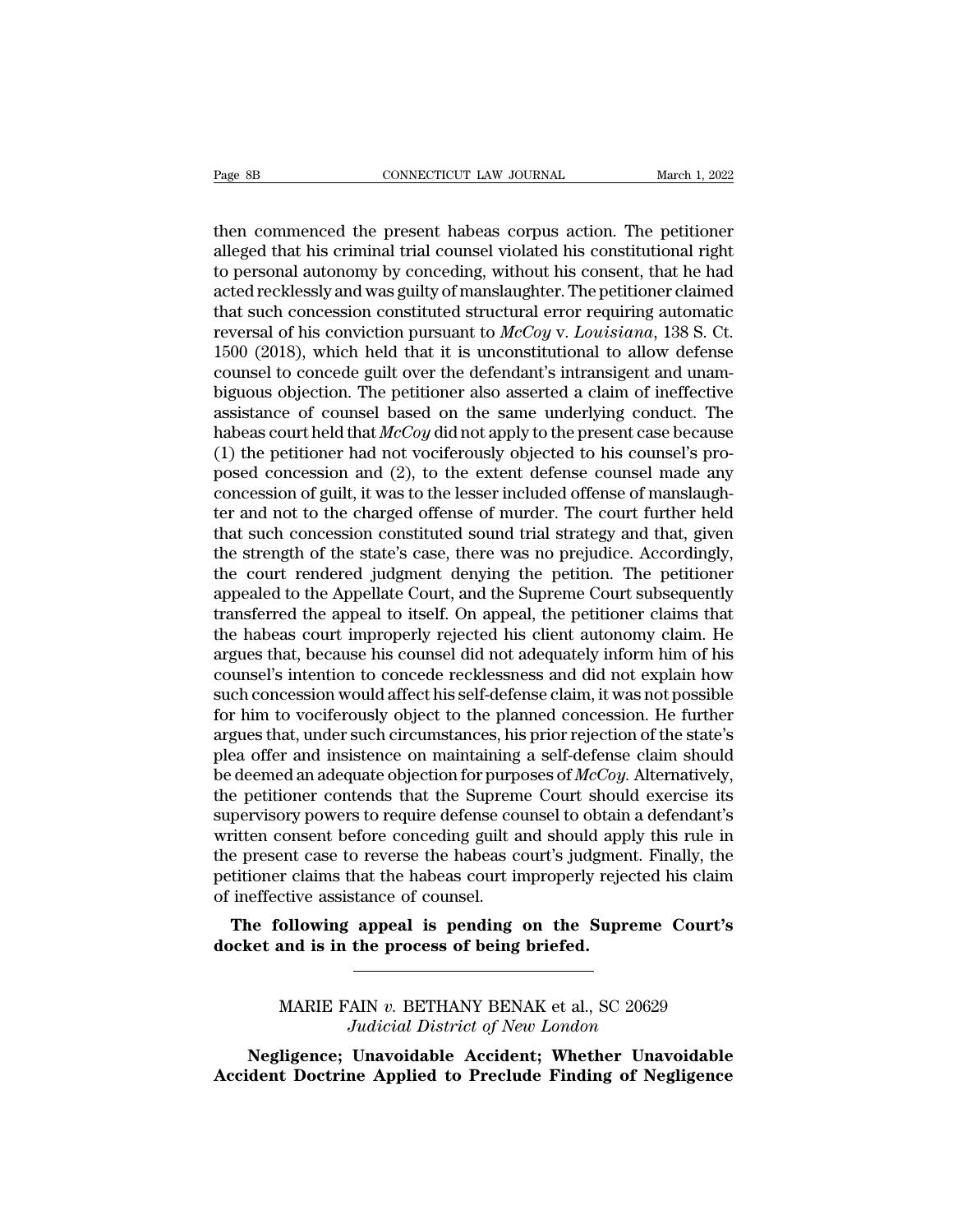March 1, 2022<br> **Where Defendant Allegedly Had Lost Control of Her Vehicle**<br> **Where Defendant Allegedly Had Lost Control of Her Vehicle**<br> **Rethany Bonak were diving in appealte directions on the same pood** March 1, 2022 CONNECTICUT LAW JOURNAL Page 9B<br> **Where Defendant Allegedly Had Lost Control of Her Vehicle**<br> **due to Unexpected Tire Blowout.** The plaintiff and the defendant<br>
Bethany Benak were driving in opposite directio March 1, 2022 CONNECTICUT LAW JOURNAL Page 9B<br> **Where Defendant Allegedly Had Lost Control of Her Vehicle**<br> **Supervisory Benak were driving in opposite directions on the same road**<br>
When Benak's vehicle crossed into the pl March 1, 2022 CONNECTICUT LAW JOURNAL Page 9B<br> **Where Defendant Allegedly Had Lost Control of Her Vehicle**<br> **due to Unexpected Tire Blowout.** The plaintiff and the defendant<br>
Bethany Benak were driving in opposite directio Where Defendant Allegedly Had Lost Control of Her Vehicle<br>due to Unexpected Tire Blowout. The plaintiff and the defendant<br>Bethany Benak were driving in opposite directions on the same road<br>when Benak's vehicle crossed into Where Defendant Allegedly Had Lost Control of Her Vehicle<br>due to Unexpected Tire Blowout. The plaintiff and the defendant<br>Bethany Benak were driving in opposite directions on the same road<br>when Benak's vehicle crossed into Where Defendant Allegedly Had Lost Control of Her Vehicle<br>due to Unexpected Tire Blowout. The plaintiff and the defendant<br>Bethany Benak were driving in opposite directions on the same road<br>when Benak's vehicle crossed into **due to Unexpected Tire Blowout.** The plaintiff and the defendant Bethany Benak were driving in opposite directions on the same road when Benak's vehicle crossed into the plaintiff's lane, the southbound lane, and struck t Bethany Benak were driving in opposite directions on the same road<br>when Benak's vehicle crossed into the plaintiff's lane, the southbound<br>lane, and struck the plaintiff's vehicle. Just prior to the collision, Benak<br>heard a when Benak's vehicle crossed into the plaintiff's lane, the southbound<br>lane, and struck the plaintiff's vehicle. Just prior to the collision, Benak<br>heard a popping sound, and her vehicle pulled to the left, toward the<br>sout lane, and struck the plaintiff's vehicle. Just prior to the collision, Benak<br>heard a popping sound, and her vehicle pulled to the left, toward the<br>southbound lane. It was later discovered that there was a tear in<br>Benak's f heard a popping sound, and her vehicle pulled to the left, toward the southbound lane. It was later discovered that there was a tear in Benak's front left tire, which appeared to have blown out. At the time the tire burst, southbound lane. It was later discovered that there was a tear in<br>Benak's front left tire, which appeared to have blown out. At the time<br>the tire burst, Benak did not know the speed at which she was traveling,<br>whether she Benak's front left tire, which appeared to have blown out. At the time<br>the tire burst, Benak did not know the speed at which she was traveling,<br>whether she had applied her vehicle's brakes, or how far she was<br>from the plai the tire burst, Benak did not know the speed at which she was traveling,<br>whether she had applied her vehicle's brakes, or how far she was<br>from the plaintiff's vehicle. The plaintiff subsequently commenced the<br>present actio whether she had applied her vehicle's brakes, or how far she was<br>from the plaintiff's vehicle. The plaintiff subsequently commenced the<br>present action against the defendant Department of Administrative<br>Services (defendant) from the plaintiff's vehicle. The plaintiff subsequently commenced the<br>present action against the defendant Department of Administrative<br>Services (defendant, alleging that Benak was negligent and claiming<br>that the defendan present action against the defendant Department of Administrative<br>Services (defendant), alleging that Benak was negligent and claiming<br>that the defendant, as Benak's employer and the owner of the vehicle<br>that Benak had bee Services (defendant), alleging that Benak was negligent and claiming<br>that the defendant, as Benak's employer and the owner of the vehicle<br>that Benak had been operating, was liable for the plaintiff's damages<br>pursuant to Ge that the defendant, as Benak's employer and the owner of the vehicle<br>that Benak had been operating, was liable for the plaintiff's damages<br>pursuant to General Statutes § 52-556. In her operative complaint, the<br>plaintiff al that Benak had been operating, was liable for the plaintiff's damages<br>pursuant to General Statutes  $\S$  52-556. In her operative complaint, the<br>plaintiff alleged that Benak was negligent in a number of ways, almost<br>all of pursuant to General Statutes § 52-556. In her operative complaint, the<br>plaintiff alleged that Benak was negligent in a number of ways, almost<br>all of which relate to Benak's actions after her tire blew out, including<br>failin plaintiff alleged that Benak was negligent in a number of ways, almost<br>all of which relate to Benak's actions after her tire blew out, including<br>failing to remain in her lane, failing to brake, and general inatten-<br>tivenes all of which relate to Benak's actions after her tire blew out, including<br>failing to remain in her lane, failing to brake, and general inatten-<br>tiveness while driving. After a bench trial, the defendant submitted a<br>posttri failing to remain in her lane, failing to brake, and general inattentiveness while driving. After a bench trial, the defendant submitted a posttrial brief arguing, inter alia, that the tire blowout was unforesee-<br>able and tiveness while driving. After a bench trial, the defendant submitted a<br>posttrial brief arguing, inter alia, that the tire blowout was unforesee-<br>able and that, therefore, a finding of negligence was precluded by the<br>"unavo posttrial brief arguing, inter alia, that the tire blowout was unforesee-<br>able and that, therefore, a finding of negligence was precluded by the<br>"unavoidable accident" doctrine as recognized by our Supreme Court<br>in *Shea* able and that, therefore, a finding of negligence was precluded by the<br>
"unavoidable accident" doctrine as recognized by our Supreme Court<br>
in *Shea* v. *Tousignant*, 172 Conn. 54 (1976), which held that liability<br>
cannot "unavoidable accident" doctrine as recognized by our Supreme Court<br>in *Shea v. Tousignant*, 172 Conn. 54 (1976), which held that liability<br>cannot be imposed on the operator of a vehicle who has a sudden<br>medical emergency in *Shea* v. *Tousignant*, 172 Conn. 54 (1976), which held that liability cannot be imposed on the operator of a vehicle who has a sudden medical emergency resulting in the loss of control of the vehicle. In its memorandum cannot be imposed on the operator of a vehicle who has a sudden<br>medical emergency resulting in the loss of control of the vehicle. In its<br>memorandum of decision, the trial court determined that the plaintiff<br>proved that Be medical emergency resulting in the loss of control of the vehicle. In its<br>memorandum of decision, the trial court determined that the plaintiff<br>proved that Benak had "negligently operated her vehicle and caused<br>the collisi memorandum of decision, the trial court determined that the plaintiff<br>proved that Benak had "negligently operated her vehicle and caused<br>the collision with the plaintiff's vehicle in one or more of the ways<br>set forth in th proved that Benak had "negligently operated her vehicle and caused<br>the collision with the plaintiff's vehicle in one or more of the ways<br>set forth in the operative complaint." The court therefore declined to<br>apply the unav the collision with the plaintiff's vehicle in one or more of the ways<br>set forth in the operative complaint." The court therefore declined to<br>apply the unavoidable accident doctrine to the facts of the case. The<br>court furth set forth in the operative complaint." The court therefore declined to<br>apply the unavoidable accident doctrine to the facts of the case. The<br>court further noted that there was "no claim that Benak [had] experi-<br>enced a sud apply the unavoidable accident doctrine to the facts of the case. The<br>court further noted that there was "no claim that Benak [had] experi-<br>enced a sudden medical emergency which prevented her [from] main-<br>tain[ing] contro court further noted that there was "no claim that Benak [had] experienced a sudden medical emergency which prevented her [from] maintain[ing] control of the vehicle," and it declined to extend "by analogy  $\dots$  the doctrin enced a sudden medical emergency which prevented her [from] maintain[ing] control of the vehicle," and it declined to extend "by analogy . . . the doctrine to a mechanical issue with the vehicle." Accordingly, the court re tain[ing] control of the vehicle," and it declined to extend "by analogy<br>
. . . the doctrine to a mechanical issue with the vehicle." Accordingly,<br>
the court rendered judgment in favor of the plaintiff. The defendant<br>
appe ... the doctrine to a mechanical issue with the vehicle." Accordingly,<br>the court rendered judgment in favor of the plaintiff. The defendant<br>appealed, claiming that the unavoidable accident doctrine precluded<br>a finding of n the court rendered judgment in favor of the plaintiff. The defendant<br>appealed, claiming that the unavoidable accident doctrine precluded<br>a finding of negligence in the absence of proof that Benak had known<br>of the impending